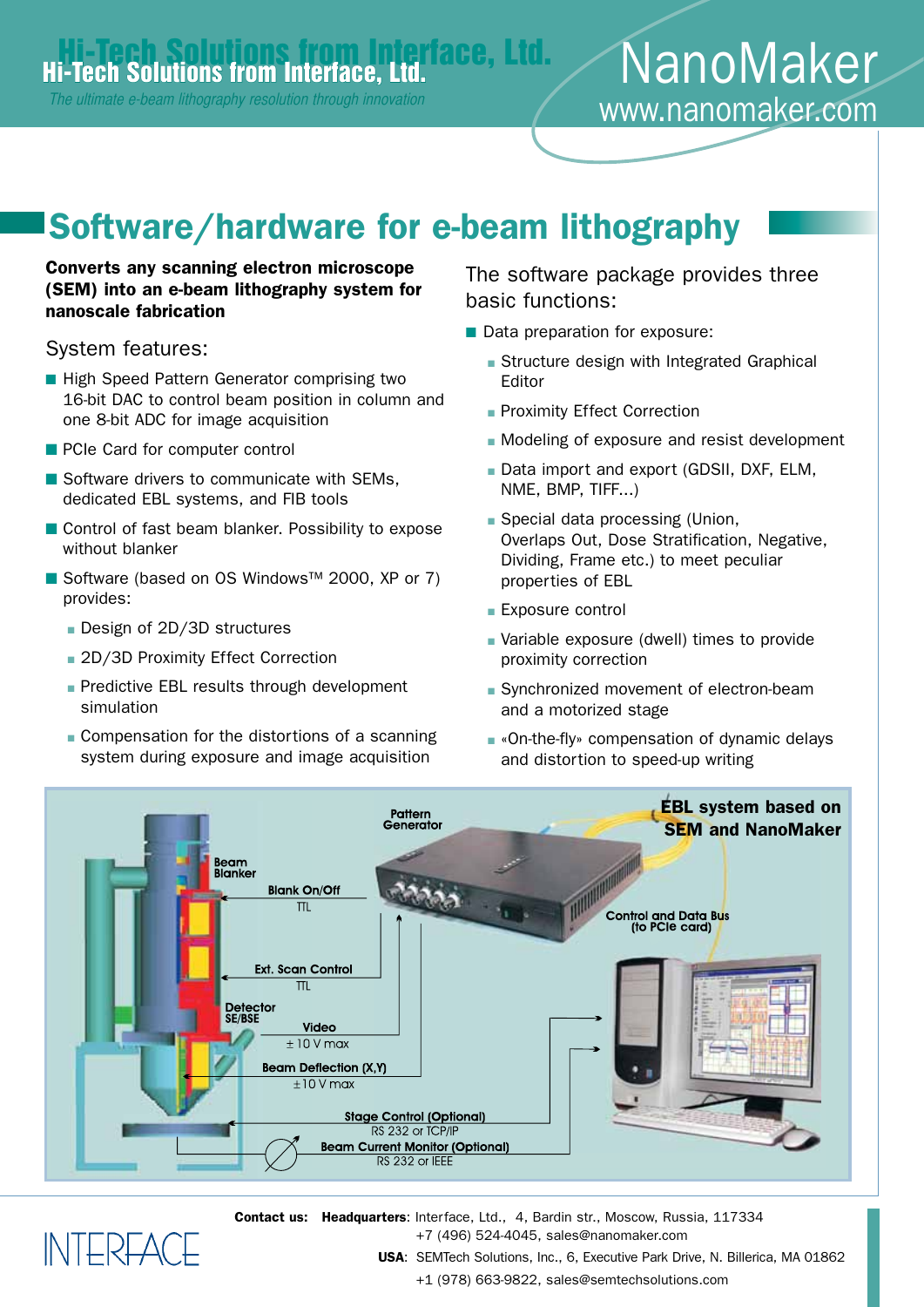## NanoMaker www.nanomaker.com

- Video control for alignment and system tuning
	- Alignment of successive exhosures via a set of marker windows
	- Measurements and software compensation of inaccuracies of a scanning system and a stage movement system
	- Digital microscope mode, including frames editor, image acquisition, image processing, etc.

### Fields of application:

- Microelectronics
- Nanotechnology
- 3D nano-micro structuring
- Diffractive optics (synthetic holograms) for visible and X-ray range, including «Rainbow» holograms

■ Digital microscopy

|                                                                                                                                                         | Digital microscopy                |                                                                               |                                                                             |
|---------------------------------------------------------------------------------------------------------------------------------------------------------|-----------------------------------|-------------------------------------------------------------------------------|-----------------------------------------------------------------------------|
| Nanomaker system can be delivered<br>both complete and module wise<br>in accordance with the requirements:<br>- available<br>$\blacksquare$ – emulation | Complete deliverable<br>NanoMaker | NanoMaker Workbench<br>data<br>ဥ<br>prepare<br>offline<br>익<br>$\overline{5}$ | To design, perform exposure<br>acquisition<br>NanoMaker Writer<br>and image |
| Graphics Editor (specialized CAD system)                                                                                                                |                                   |                                                                               |                                                                             |
| Import of lithographic structures and images from:<br>*.DXF, *.CSF, *.GDS, TIFF Image Files (*.TIF),<br>Bitmap Image Files (*. BMP)                     |                                   |                                                                               |                                                                             |
| Export of lithographic structures and images to:<br>*.DXF, *.CSF, *.GDS, *. ELM                                                                         |                                   |                                                                               |                                                                             |
| Recommended Parameters Reference Table<br>(specialized Database)                                                                                        |                                   |                                                                               |                                                                             |
| Postprocessing (Negative, Union, Frame, Shrink, Erase,<br>Overlaps Out, Dividing, Dose Stratification)                                                  |                                   |                                                                               |                                                                             |
| Proximity Effect Correction (including 3D structures)                                                                                                   |                                   |                                                                               |                                                                             |
| <b>Resist Development Simulation</b>                                                                                                                    |                                   |                                                                               |                                                                             |
| Dose Curves using (for 3D structuring)                                                                                                                  |                                   |                                                                               |                                                                             |
| Exposure                                                                                                                                                |                                   |                                                                               |                                                                             |
| Image Acquisition and Processing                                                                                                                        |                                   |                                                                               |                                                                             |
| Stitching and Alignment of Exposure fields                                                                                                              |                                   |                                                                               |                                                                             |
| Job Processing                                                                                                                                          |                                   |                                                                               |                                                                             |
| Active Compensation for Distortion and Dynamic delays                                                                                                   |                                   |                                                                               |                                                                             |
| User Guide in electronic form                                                                                                                           |                                   |                                                                               |                                                                             |
| Pattern Generator + Drivers                                                                                                                             |                                   |                                                                               |                                                                             |
| Stage and Microscope Control Drivers (optional)                                                                                                         |                                   |                                                                               |                                                                             |

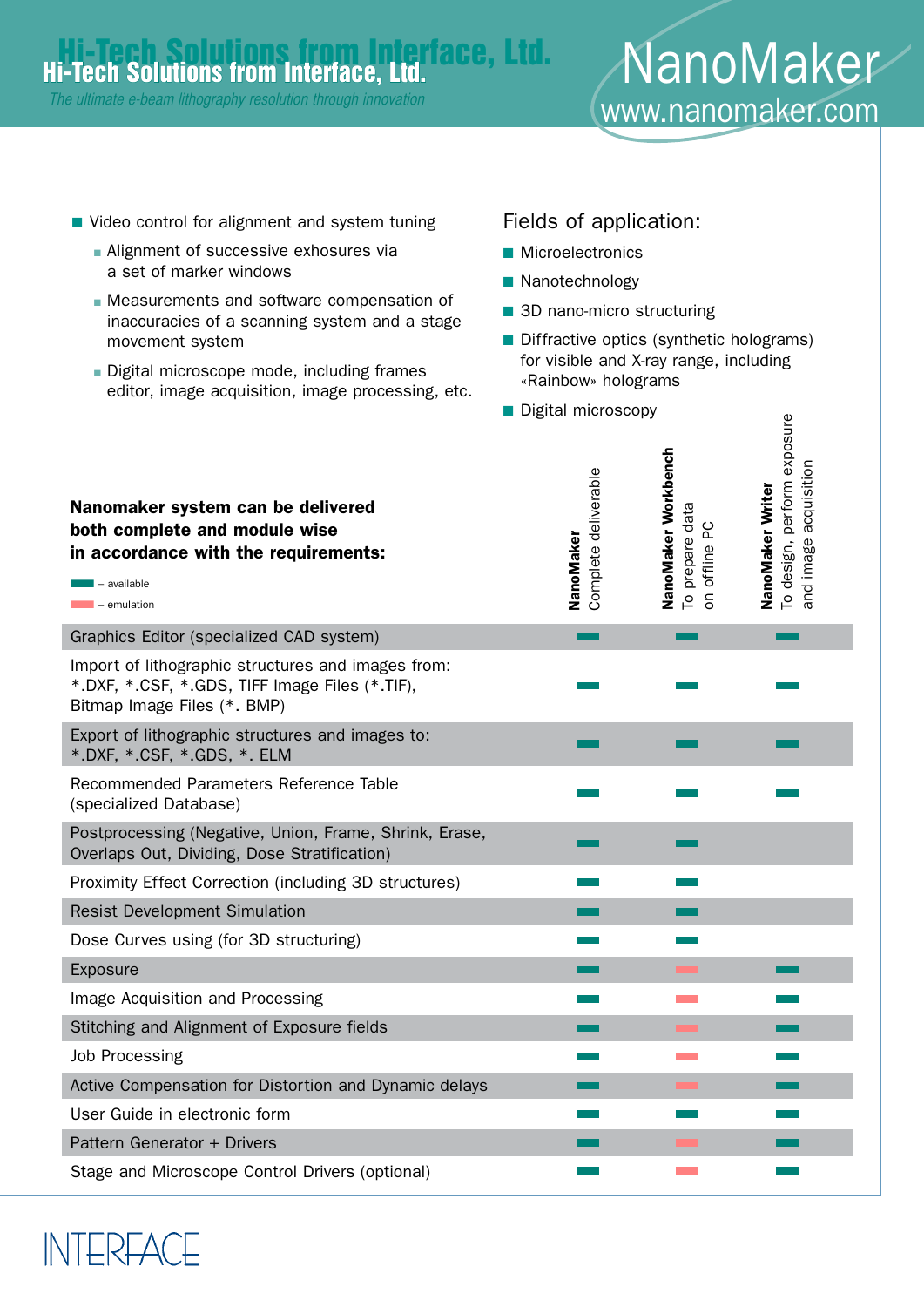## NanoMaker www.nanomaker.com

## **Elli30 PCIe Pattern Generator**

**Elli30 PCIe Pattern Generator is an advanced data acquisition product with high speed Digital-to-Analog addressing capabilities and Analog-to-Digital sample conversion in conjunction with improved noise immunity**

- Pattern Generator solutions include:
	- Digital board for PCIe bus slot inside the PC
	- Analog desktop unit with its own stabilized power supply
	- 2 meters fiber optic cable
	- Set of interface cables
	- Software Drivers for OS Windows 2000, XP, 7

Analog unit is connected to Digital board by fiber optic cable to perform galvanic decoupling from PC and to provide high speed noise protective data transfer

- Pattern Generator board carries:
	- Two 16-bit Digital-to- Analogue Converters (50 MHz DACs)
	- One 8-bit Analogue-to- Digital Converter (ADC)
	- Beam Blanker On/Off switch (TTL output level)
	- Internal/External scan mode switch (TTL output level)

Output XY DACs and input ADC voltages can be tuned for arbitrary intervals in  $\pm 10.0$  V range.

### **Time characteristics of the Pattern Generator**

| Minimal exposure dwell time                                                                 | 50 ns (20 MHz)                              |
|---------------------------------------------------------------------------------------------|---------------------------------------------|
| Dwell Time resolution                                                                       | 10 ns (100 MHz)                             |
| On-board image accumulation (per accumulation cycle)                                        | 50 ns (20 MHz)                              |
| Minimal image acquisition time<br>(time of XY DACs addressing + transferring of ADC signal) | 0.8 us<br>(implying 12 accumulation cycles) |

**Contact us: Headquarters**: Interface, Ltd., 4, Bardin str., Moscow, Russia, 117334 +7 (496) 524-4045, sales@nanomaker.com

 **USA**: SEMTech Solutions, Inc., 6, Executive Park Drive, N. Billerica, MA 01862

+1 (978) 663-9822, sales@semtechsolutions.com